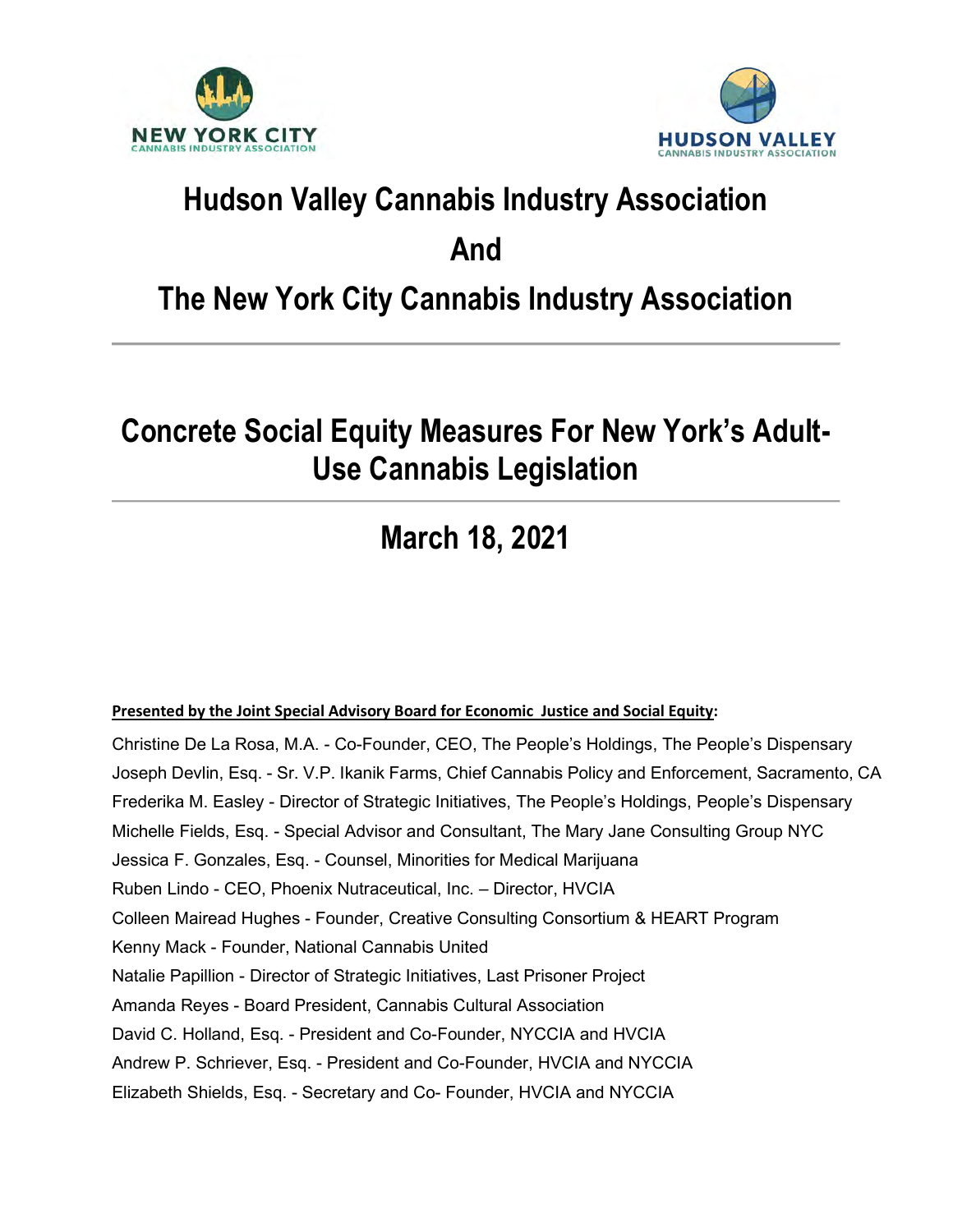



#### Introduction

The New York City Cannabis Industry Association (NYCCIA) and Hudson Valley Cannabis Industry Association (HVCIA) are proud to submit this Report of their Joint Special Advisory Committee for Economic Justice and Social Equity, comprised of perspectives from unparalleled industry pioneers, legal experts, and well-regarded representatives from the advocacy arena.

The world's largest cannabis marketplace needs rules, guidance, and policy directives to ensure the continued prominence and success of the soon to be legalized adult use and medical cannabis industry in New York State. Of paramount importance to continuing New York's role as the leading marketplace, it must assure that there is social equity and economic justice from Day One. For this market to be successful across every sector of the entire industry, all decisions in the initiating and roll-out phases of the adult use program must embody concrete policy commitments and directives designed to promote the fundamental cornerstones of economic and social equity. Any legalization measure must protect the overcriminalized communities and persecuted victims of the fast receding prohibition era by giving them first priority and entry into the markets on Day One.

Painstaking care and exacting planning is necessary to ensure that meaningful action is taken with regard to these vital issues of social equity and economic justice so as to avoid the rampant mistakes of other states where policy pronouncements ultimately rung hollow and failed to achieve the very purposes and objectives for passing legalization measures in the first place. New York as a state, and New Yorkers as a population, cannot afford such missteps in the conception and inception of the rules, regulations, and objectives of the legalized cannabis marketplace. That would leave those to be prioritized in a disadvantaged position and thereby serve to perpetuate the very harms that we all are looking to avoid.

An egregious example of such a pitfall is where, after making strong pronouncements of a commitment to social equity and economic justice, other states nonetheless failed to actually grant licenses to social equity applicants until two years after the market had been established. The act of opening the market, but waiting for sufficient tax and other revenue to flow to the state before funding the equity programs and granting licenses to qualified equity applicants (the specific groups to benefit from priority entry into the legalized marketplace) harmed the legalized cannabis programs. States that followed this pattern provided an immeasurable and unsurpassable head start to wealthy and well-connected operators, all of whom did not need to be prioritized, and assured that the interests of the identifiable equity beneficiaries were negatively and permanently impacted, never being able to compete because they were denied entry into the legalized marketplace for years after the initial market rollout began.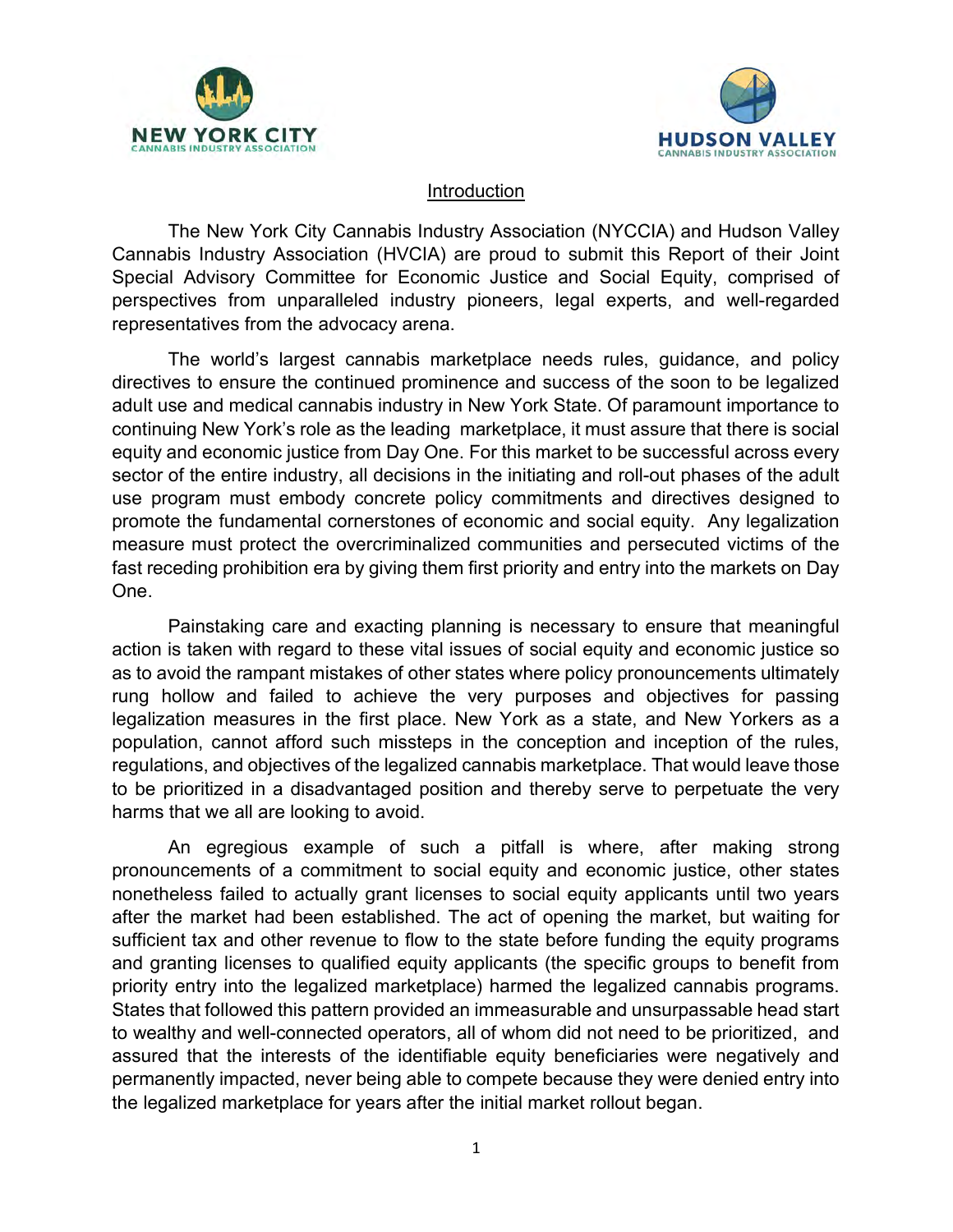



Even in states which sincerely stressed the need for social equity and economic justice in their cannabis markets, there has been a disturbing outcome where equity licensing applicants were and are not appropriately prioritized. That is not equitable, it is not fair, and it is not economically just. Whether intended or not, the net result in many states of failed equity and justice policies and programs has been that people in poor communities of color continue to be left behind in the market in which they were to be prioritized while well-capitalized individuals and companies from socio-economic strata not reflective of either social equity or economic justice were unfairly bestowed with the benefit of being the first entrants into the market.

First-entrant opportunities in a legalized marketplace can potentially be worth billions of dollars in revenues to the fortunate few, which revenues delayed equity entrants will never be able to access or realize. A true commitment to social equity and economic justice must include assurances that the intended beneficiaries of the cannabis legalization program are a top priority and first and foremost in every political, strategic, and economic policy decision made from conception of the program to the inception of the rollout across our great state.

Prioritizing overly-policed communities and overly-prosecuted victims of the failed war on drugs as intended beneficiaries of opportunities in the legalized cannabis market is equitable, just, and fair. After all, the prohibition of cannabis starting in 1936 had much more to do with abject racism than it did with actual science. For example, America's first Drug Czar, Harry Anslinger, advocated cannabis prohibition in the 1930s through fear mongering propaganda statements like: "There are 100,000 total marijuana smokers in the US, and most are Negroes, Hispanics, Filipinos, and entertainers. Their Satanic music, jazz and swing, results from marijuana use. This marijuana causes white women to seek sexual relations with Negroes, entertainers, and others."<sup>1</sup>

Such blatant racist propaganda, used to justify minority persecution though cloaked in the guise of public safety, became another means of oppression of communities of color. Decades later, President Nixon's senior advisor, John Erlichman, stated unequivocally that the reason cannabis became classified in 1970 as a Schedule I narcotic (the strictest category reserved for substances having "no currently accepted medical use and a high potential for abuse") had absolutely nothing to do with science or public safety. Rather, he called it our for what it was – racism. He stated:

> We knew we couldn't make it illegal to be either against the war or black, but by getting the public to associate the hippies

<sup>1</sup> https://www.ncbi.nlm.nih.gov/pmc/articles/PMC7173675/ (citing Smith L. How a racist hatemonger masterminded America's War on Drugs Timeline. 2018. Available at: https://timeline.com/harry-anslinger-racist-war-on-drugs-prison-industrial-complexfb5cbc281189 (last accessed October29, 2019)).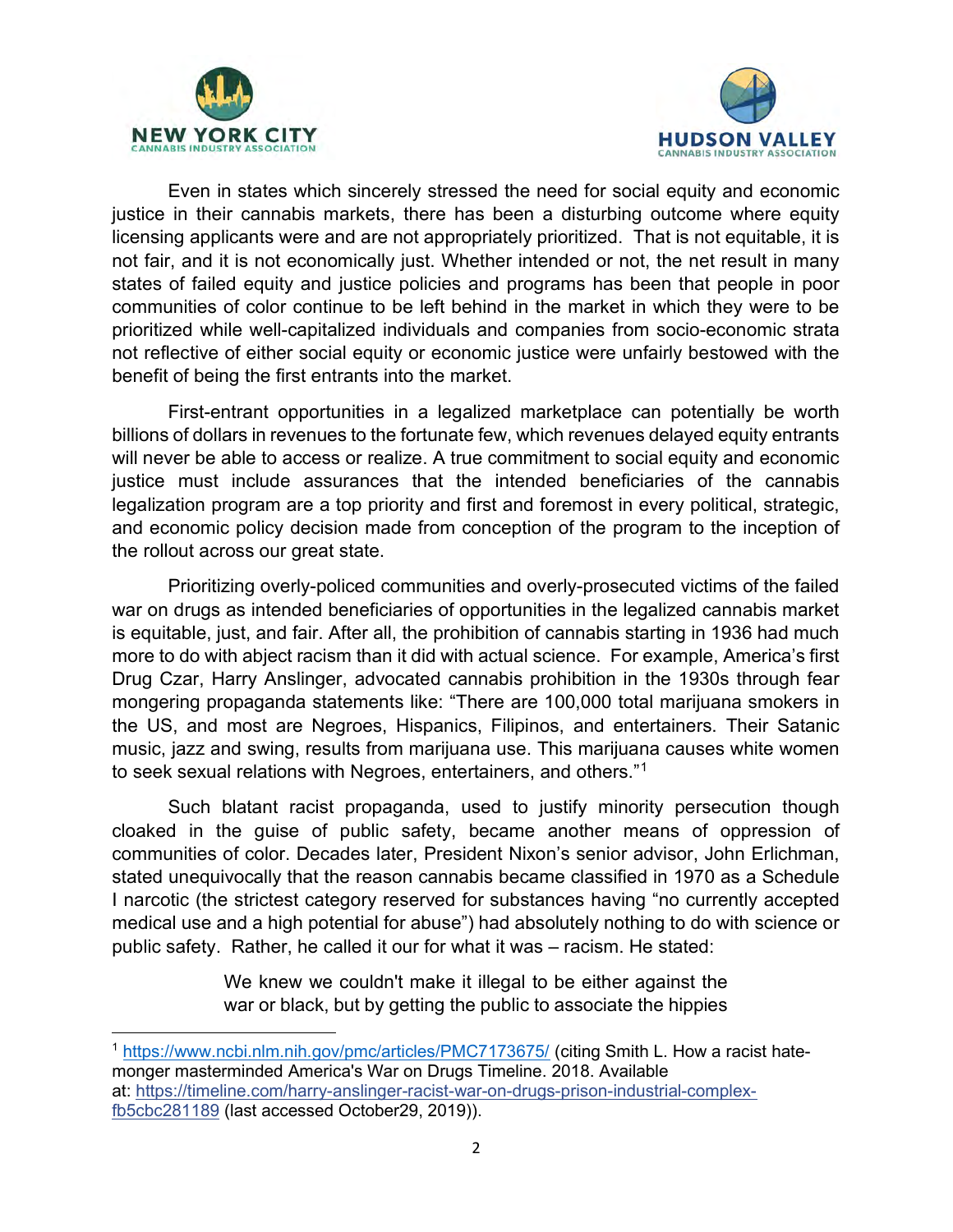



with marijuana and blacks with heroin, and then criminalizing both heavily, we could disrupt those communities. We could arrest their leaders, raid their homes, break up their meetings, and vilify them night after night on the evening news. Did we know we were lying about the drugs? Of course we did. $2$ 

Erlichman's admission reinforced the findings of the Shafer Commission, President Nixon's Blue Ribbon Panel appointed to justify his decision to put cannabis in Schedule I. Contrary to Nixon's charge to find justifications for restricting the plant, the commission found that in fact cannabis was not dangerous and did not otherwise meet the criteria to be placed in that most restrictive designation under the federal Controlled Substances Act of 1970.

Despite the continued legalization of cannabis across the vast majority of the United States, the weaponization of it as a means of persecution, prosecution, and oppression through unequal enforcement of the law remains little changed. Just two years ago, a Vox headline read, "Black people in NYC are 8 times more likely to be arrested for cannabis than whites."<sup>3</sup> That was before New York passed legislation further decriminalizing the plant in 2019. Despite that 2019 legislation designed to correct such gross disparities, these unequal enforcement trends persevere even today in the same exponential disproportion as before. In fact, despite the expansive decriminalization legislation of 2019, last year the arrest rate in Black and Latino communities comprised 94% of all cannabis-related arrests in New York City with 57% of those arrested being Black and 35.7% being Latino. There is no anthropologic, scientific, principled, or reasoned justification for such disparity in arrests and prosecutions of people from communities of color other than the continued persistence of institutionalized and ingrained racism in the enforcement of cannabis laws - all of which stems from the false propaganda justifying prohibition.

New York State is on the cusp of voting for adult use legalization. Both the Governor, with his budget-based Cannabis Regulation and Taxation Act ("CRTA"), and the Legislature, with its Marijuana Regulation and Taxation Act bill ("MRTA"), have proposed measures to effect legalization and promote social equity and economic justice in and through the marketplace. While neither bill is wholly up to the task, both proposals ensure, in some measure, that revenues generated from the new marketplace will be

<sup>&</sup>lt;sup>2</sup> https://www.ncbi.nlm.nih.gov/pmc/articles/PMC7173675/ (citing Lopez G. Nixon official: real reason for the drug war was to criminalize black people and hippies. 2016 Available at: https://www.vox.com/2016/3/22/11278760/war-on-drugs-racism-nixon (last accessed October29, 2019)).

<sup>3</sup> https://www.vox.com/identities/2018/5/14/17353040/racial-disparity-marijuana-arrests-newyork-city-nypd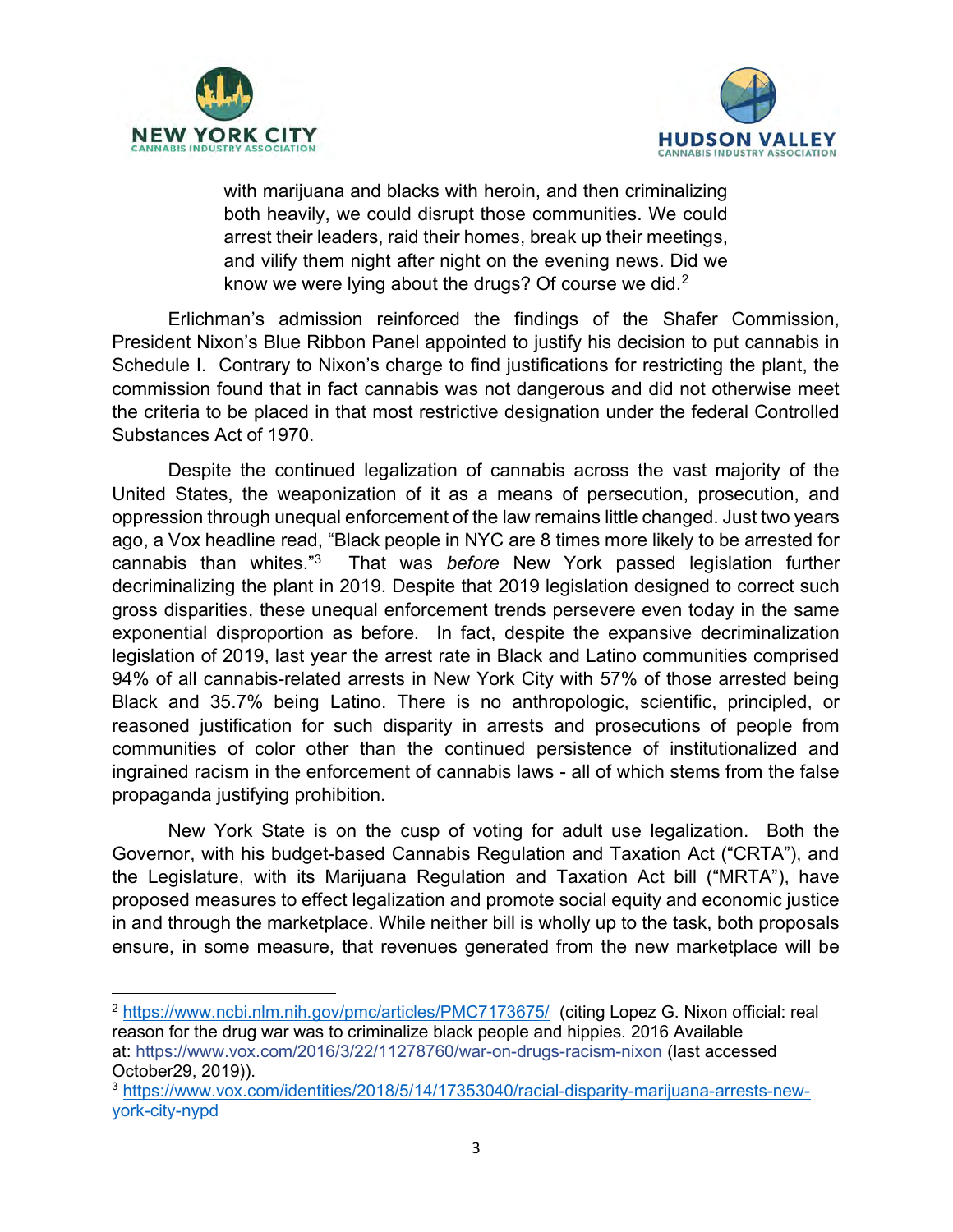



utilized for community reinvestment and equity programs, which provides for a good starting foundation for positive change. But, unless and until the means and methods by which the cannabis laws are unequally enforced are more directly and definitively addressed, the continuing existence of disproportionate law enforcement practices will remain unfettered.

The elimination of the alleged odor of cannabis as a conjured means to create instant probable cause for stop, frisk, and arrest would greatly alter the lives of those who have been subjected to disproportionate encounters with law enforcement, many of which resulted in life altering arrests and the myriad of negative collateral consequences stemming from them. Policy commitments and targeted legislation to alleviate the impact of decades of such prohibition-based enforcement practices is critical to mitigate the ongoing and devastating impacts that the war on drugs wrought on poor communities of color.

To fully redress those wrongs, achieving social equity goals has to start with clearly delineated means to ensure that people from poor communities of color are prioritized for entry and placement into the legalized marketplace on Day One. This can only be achieved through:

-clemency and the expungement of criminal convictions,

-low cost entry points into the cannabis industry,

-providing for public and product safety through low cost legacy market operator and consumer laboratory testing fees,

-grants, fee waivers or low or no cost loans to equity licensees,

-business and other incubator programs to provide enhanced education and skills to new licensees,

-access to capital,

-creation of generational wealth, and

-significant investments in the infrastructure of the communities from which they hale.

Also critical is the creation of pathways and opportunities for legacy market operators to transition to the legal market. This group of past and present market operators too have been the victims of inordinate persecution and over-prosecution for participating in the existing informal and unlicensed marketplace. It is through these more clearly delineated objectives and policy commitments that social equity and economic justice will be best realized and will create an enduring marketplace that will permit the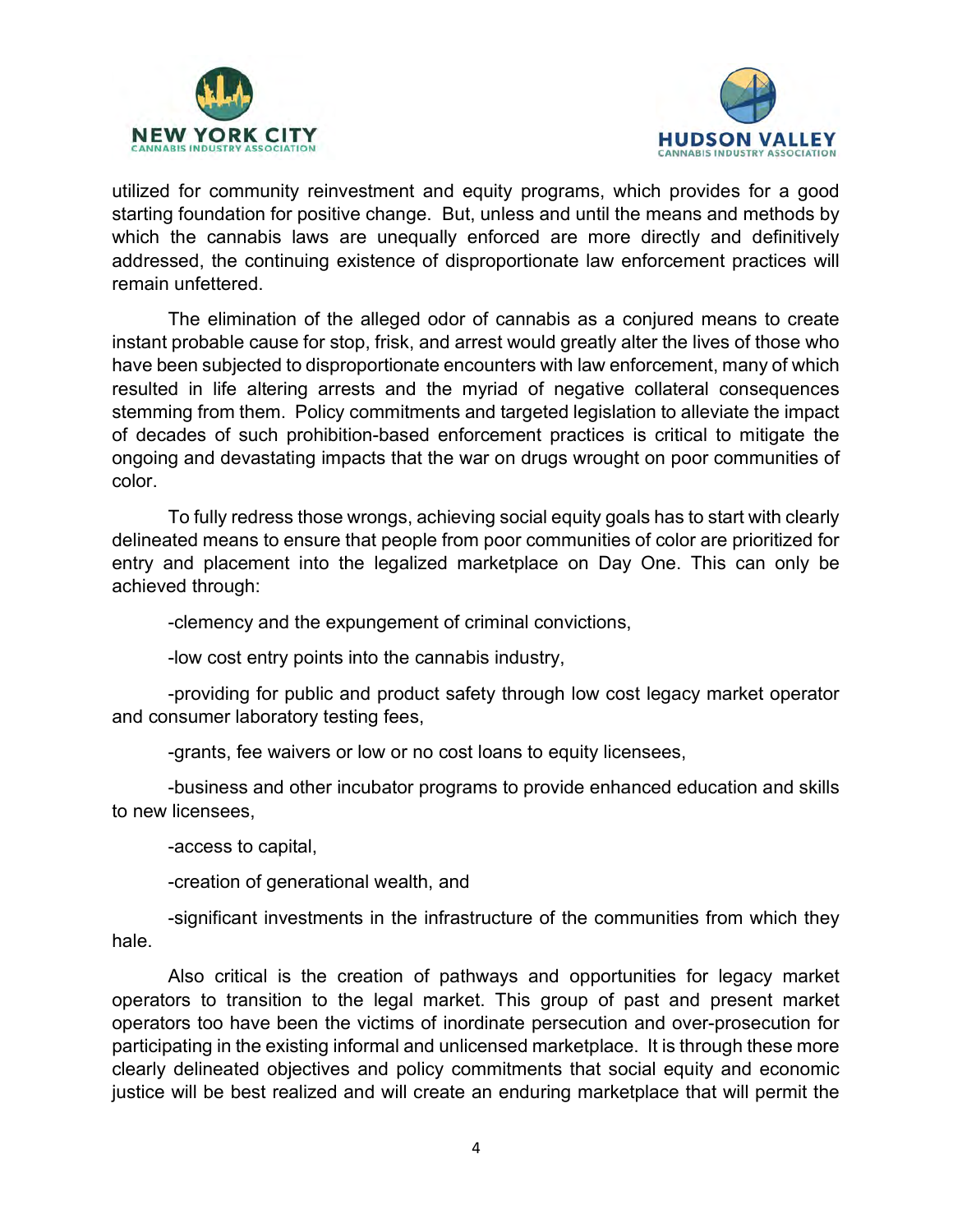



participants to achieve financial stability and creation of generational wealth as part of their individual legacies.

#### A Starting Point: Prioritize Social Equity Licenses

It is essential that social equity applicants be the first entrants into the marketplace on Day One. This would provide an immediate benefit and would create a more realistic, level and competitive playing field for those candidates before the non-equity entrants receive licenses and enter the legalized cannabis market.

In order to create a successful legalized marketplace, there must be a plan from the outset that prevents displacement of the existing illicit operators of the legacy market and creates a fair, ascertainable, predictable, and incentivized pathway for those operators to transition into the new legalized cannabis marketplace. The failure to do so by means of short-sighted planning, misguided tax policy, and lack of appreciation for the breadth, depth, and cultural permanence of the existing illicit market will not only perpetuate the legacy marketplace in spite of legalization, but will also serve as the death knell to any prospects for the legalized marketplace before it even opens.

As witnessed in other adult use states, if the legacy market is not given opportunity for entry into the legal market, then both markets will co-exist, with the unregulated and untaxed legacy market continuing to drive consumers away from a more expensive legal market. In that scenario, the state continues to lose potential tax revenues from sales to the legacy market and it fails to achieve a sustainable legal market. It further fails to realize the social equity and economic justice goals were made a priority as part of the state's adult use legalization measures. Failure in the legalized cannabis industry is not an option for New York or its citizens.

It is critical to recognize that in large part the people who comprise the legacy market would qualify as social equity applicants. For the new marketplace to succeed there must be a clear and safe pathway for legacy operators to enter into the legalized space on Day One of the legalized marketplace. One incentive would be the prioritization of legacy operators receiving micro-business and craft cannabis cultivation licenses. Taking such bold action would effectively preserve the status quo for those who have helped build what already is the world's largest cannabis marketplace. This will also ensure that the threats to the new market through competition with the legacy market would rapidly dissipate as the equity and prioritized applicants are able to retain and gain significant footholds in the now regulated industry on Day One of the legalized market.

 The existing underground cannabis market is extremely sophisticated and comprised of complex relationships built on trust, integrity, quality, and affordability. New York can immediately benefit from an incentivized legacy operator transition by having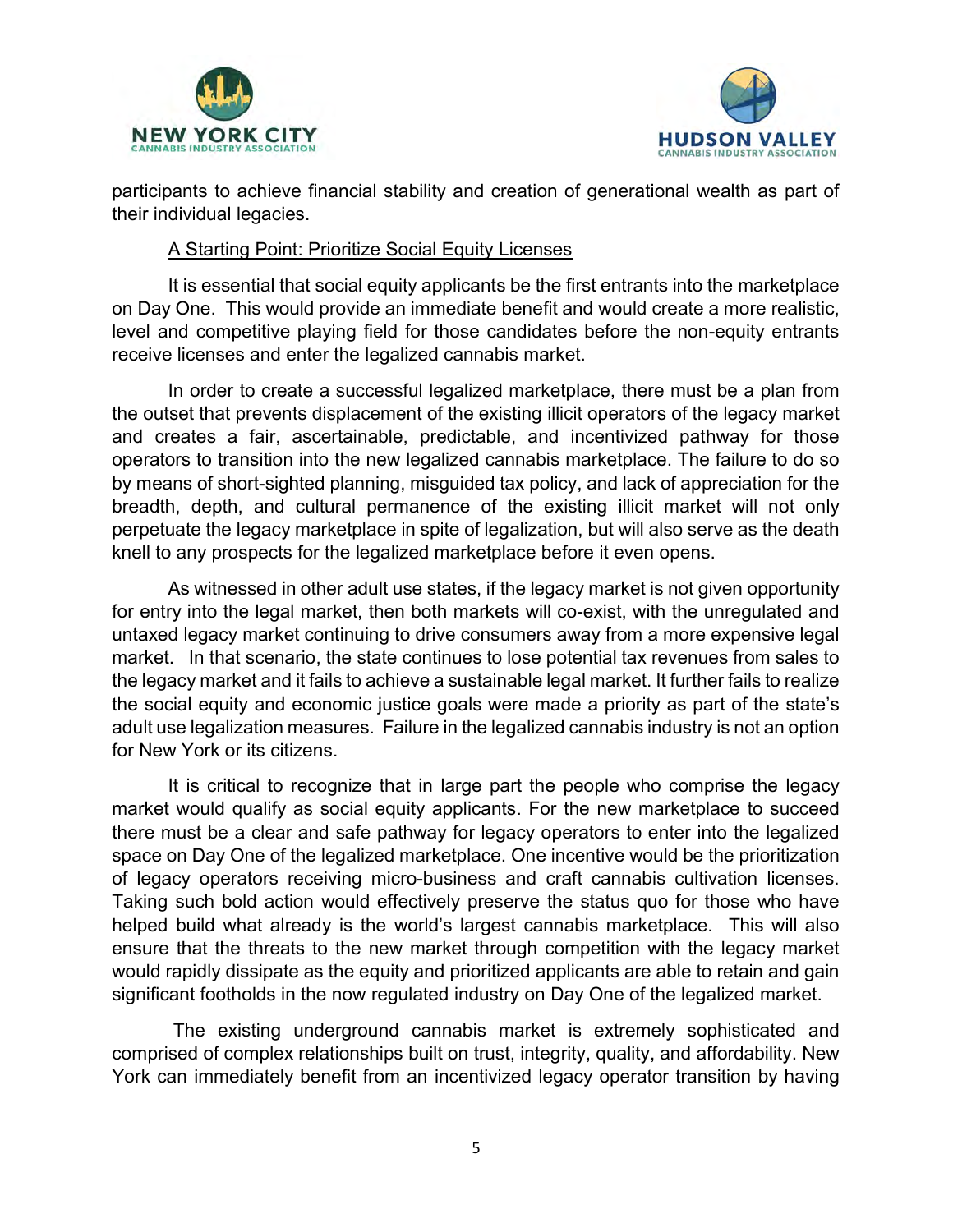



already-established entrepreneurs with existing business models readily converted to legal and taxable revenue generating businesses.

In other words, rather than attempt to supplant the legacy market and build an entirely new market from scratch, New York has a "turn-key" market at the ready! Legalizing existing market operators on Day One will advance not only social equity and economic justice, but will also create market safety and stability, spawn tens of thousands of jobs, improve community infrastructure, and preserve New York as the largest marketplace from which ancillary markets may be created, namely, financial industries, access to capital markets, and stock exchanges in which New York is indisputably also the world leader.

Prioritizing and incentivizing the legacy operators would not work to the exclusion of other social equity applicants who did not participate in the legacy market. It is equally vital that non-market participants who have nonetheless been negatively impacted by the war on drugs should also have the opportunity to be a prioritized entrant into the legal market. This group would be able to partner with licensed operators and learn from those who created the largest global market in spite of the severe penalties derived from the misguided prohibition minded policies and penal laws.

If legacy operator and social equity licenses are not prioritized, then the unintended consequence of that policy failure will be that first time cannabis entrepreneurs with the wealth to invest in the substantial start-up costs of being an operator will be starting a new cannabis market from scratch which seeks to displace the legacy market and its operators rather than absorb it. That error would make the roll-out of the new market not only much slower, but unfair. In that scenario, non-qualified entrants would proverbially stand on the shoulders of legacy market operators, who have amassed and successfully run a multi-billion dollar untaxed and unregulated market, and force those existing operators to wait in line for years before they could be licensed to enter the legal market.

Such a policy failure would be anathema to the professed objectives of the Governor's CRTA and Legislature's MRTA to create a just and equitable market which, parenthetically, already exists in the legacy market. New York deserves and can do better by remaining steadfast to the commitment of Day One equity for those entrepreneurs already in the legacy market and those negatively impacted by the over persecution brought about by the unequal enforcement of the law during the war on drugs.

The Special Advisors of the NYCCIA and HVCIA urge that any legislation ensure both in drafting and implementation that social equity applicants be the first in line and the first to receive licenses to operate in the legalized cannabis marketplace. When considering various classes of licenses and how licenses are awarded, consider also that microbusiness licenses are an ideal vehicle to transition many legacy operators especially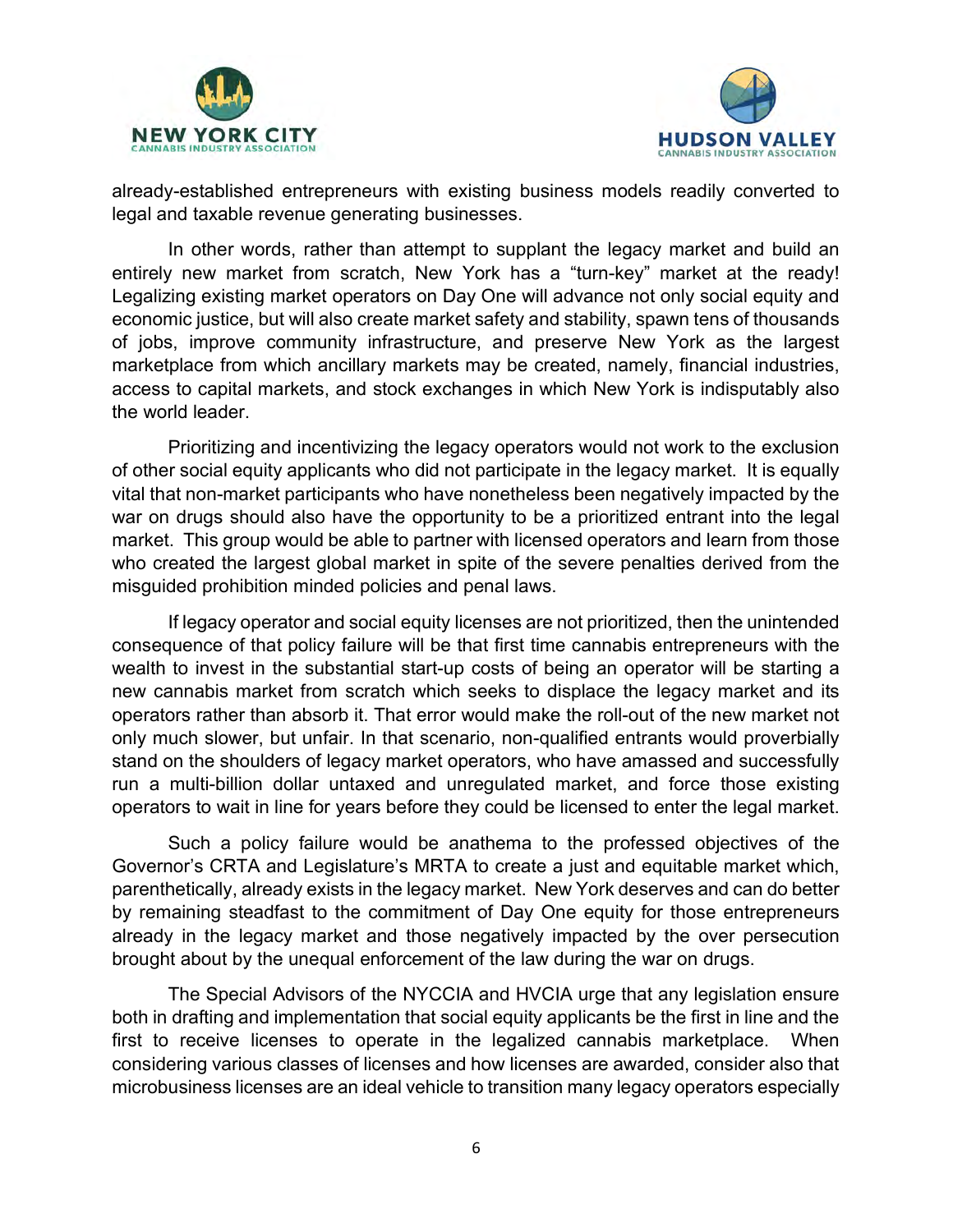



if it means that they can operate legally on Day One. Doing so will jump-start the legal cannabis marketplace the moment it opens for business because those operators already have an infrastructure in place that can be converted to legal business status, have an established clientele, and a marketable book of business. The NYCCIA and HVCIA also encourage a licensing regime that favors infusion of diversity into the seed-to-sale chain so that the demography of the industry as a whole can be appropriately represented in each link of the market chain.

#### We Need True Decriminalization: Cannabis Consumers Are No Longer Criminals

It has been a cruel reality that the alleged smell of cannabis as a basis to create reasonable suspicion has caused pretextual and unreasonable stops and searches of IBPOC. For social equity policy to translate to concrete action it is imperative that cannabis be removed from several provisions of the Penal Law and Public Health Law. Concomitantly, law enforcement must institute a plan to not only re-train officers and recruits about cannabis and the devastating impact that unequal enforcement and arrest rates have had upon more than a million New Yorkers, but also devise significant penalties and legal remedies to prevent continued persecution and prosecution of communities and people of color who are engaging in lawful activity involving cannabis. $4$ 

With adult use being legalized across the nation, in Canada to our north and Mexico to our south, and in other countries around the globe, cannabis has been normalized as a part of everyday life. Cannabis operators and consumers can no longer be viewed as criminals, morally wanting, or deserving of demeaning treatment and second class status. It is no more logical or fair to shun someone for using cannabis than it would be to ostracize someone for having a drink, particularly given that cannabis is comparatively far safer than alcohol and cannabis has proven medical benefits and brought relief to millions of medical cannabis patients around the world.

Reversing the cannabis-consumer-as-criminal mindset (as well as the same mindset for legacy operators in the present decriminalized state) will not be a simple task. Cannabis, and those who have engaged with it over the past century, have been stigmatized for more than a century. Continued prohibition leads to the over-policing and criminalization of IBPOC communities and that would continue the harm caused by the war on drugs. Public education and law enforcement re-training and devising legal constraints and penalties for those that perpetuate past persecution are just two of the many ways in which society must be moved away from the long debunked prohibition

<sup>&</sup>lt;sup>4</sup> Substantial disagreement has been found amongst the Special Advisors of whether ingrained and institutionalized bias perpetuated by law enforcement can be adequately addressed and corrected by education and retraining alone without devising significant punitive remedies to deter officers from further persecution of communities and people of color. It is also important that funds not be diverted from social equity programs for this purpose.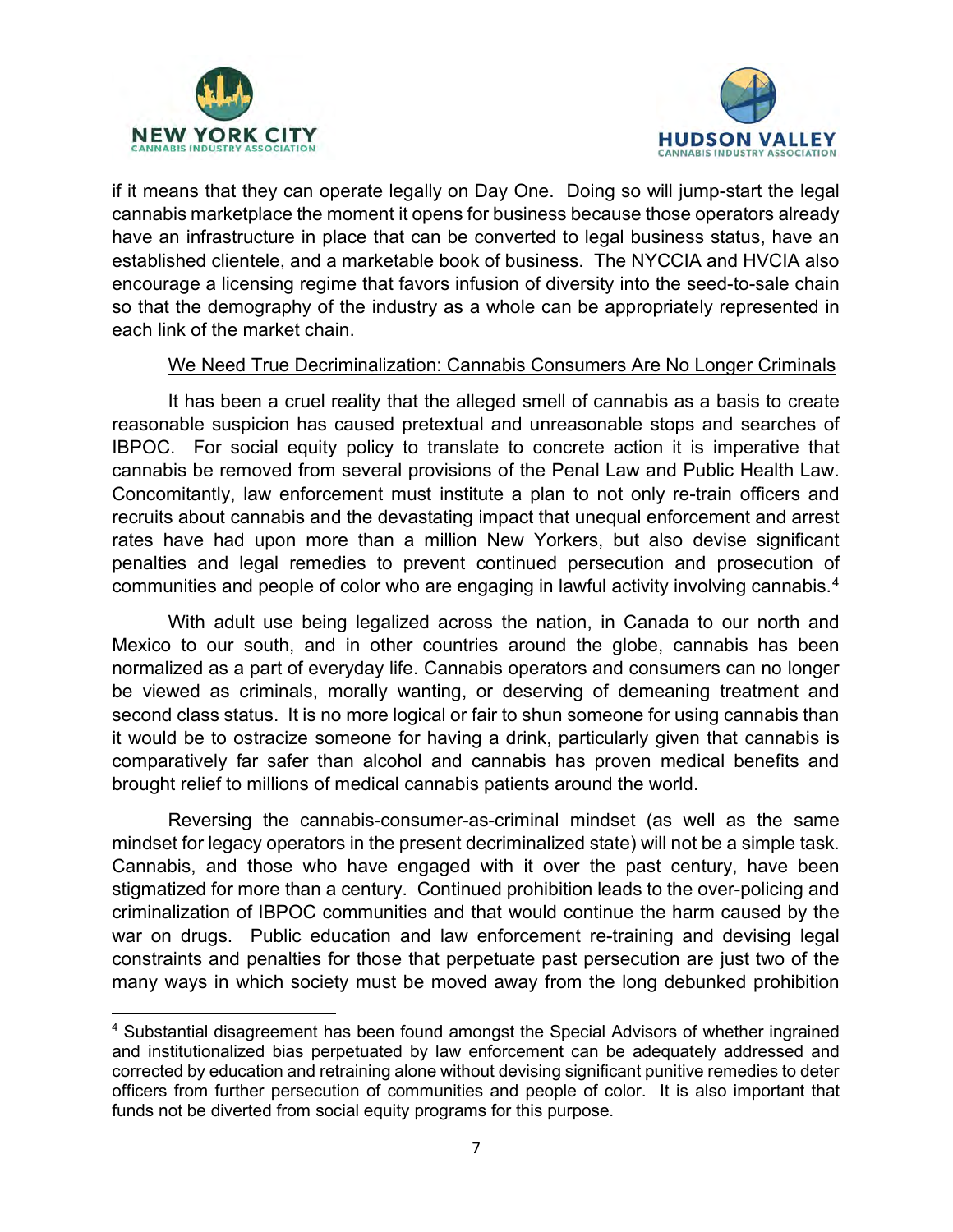



laden myths and one-sided societal views about the alleged dangers of the cannabis plant. Honestly educating society about the cannabis plant and redressing law enforcement by methods designed to forego the prohibition lens when dealing with legalized cannabis will dramatically improve awareness and dialogue across all sectors of society that should promote sensitivity to those wrongly criminalized communities of color that bore the brunt of drug war persecution. Doing so will cause a dramatic corresponding plunge in arrests rates.

It is thus of paramount concern to the issues of social equity that any legalization measures avoid drafting legislation that simply repurposes and redesignates cannabis offenses rather than eliminates them altogether from the Penal Law and provisions of the Public Health Law.

Even with the passage of legalization under either the CRTA or MRTA, unregulated cannabis will continue to be illegal. But, illegality does not have to carry draconian criminal and civil penalty consequences as it has before. Any legislation should make possession of unregulated cannabis a civil violation subject to only an appropriate, reasonable, and affordable fine. Not only is this far more cost effective savings than effecting an actual criminal arrest, but revenue derived from those small fines will simultaneously benefit the state while avoiding the negative collateral consequences of arrest which legalization is supposed to avoid.

Full legalization where neither licensed operators nor consumers are engaged in unlawful activity will produce an indirect windfall through budget savings for state coffers and law enforcement budgets. Under the current decriminalized status of small amounts of cannabis, a defendant may still be arrested on the street and processed back at the precinct in order to be issued a desk appearance ticket for a future court date. Given the ubiquitous presence of cannabis everywhere in New York, this is nothing more than a tremendously costly waste of manpower and budget funds. The costs associated with a cannabis arrest, from cuffs to the conclusion of a court case, are staggering for an individual arrest, much less on a statewide scale.

With full legalization via the CRTA, MRTA, or some hybridized bill incorporating aspects of the two, not only would thousands of unnecessary arrests still occurring after passage of the 2019 decriminalization bill be avoided statewide, which will translate to immediate economic savings, but ancillary revenue would remain constant and/or grow as consumers no longer arrested for mere possession would continue to work, provide for families, pay mortgages, rent housing, run businesses, and continue to live a normal law abiding lifestyle just as others do, including those that indulge in alcohol – an indisputably more dangerous substance.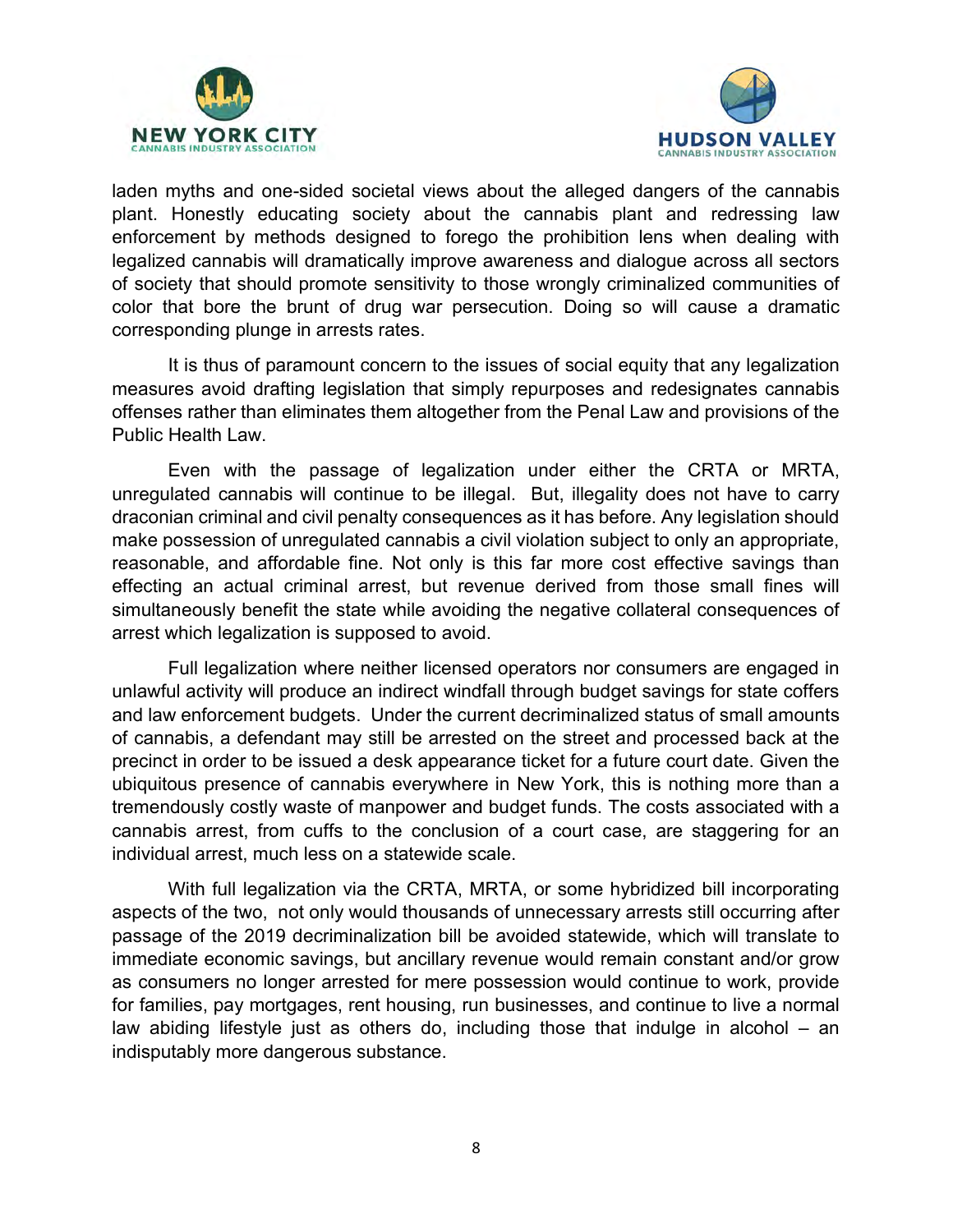



 Policy guidance should be created to engage police departments to conduct internal audits to determine what percentage of their budget is consumed by training officers to effect cannabis arrests, which strain and drain of precinct manpower and financial resources, and the number of hours and cost per hour from cuffs to court to process a cannabis arrest that may in many circumstances be dismissed at arraignment. The calculation of those true costs of cannabis arrests and particularly those stemming from unequal enforcement of the law will translate to millions of dollars of instant savings statewide the moment that the legalization of cannabis passes in by way of any legislative measure or bill. Such savings could be redeployed in a number of different ways including community reinvestment, further funding of the equity programs and incubators, and job creation possibilities in those previously affected communities.

#### Incubators are a key component to a successful social equity program

Social Equity cannot be concretely implemented without providing disadvantaged applicants the tools and means necessary to compete in the marketplace even if that means that they get a head start. Support infrastructure and Day One equity is truly the only way to effectively level the playing field prior to the entry of additional competitive operators. The goals of social equity and economic justice are not achieved simply by granting licensing priority to specific groups of applicants. Training, business incubation programs, and access to sources of capital (with an emphasis on business development grant programs) are essential to ensuring that those who receive licenses can successfully launch, grow, and maintain their business. With such acumen and powerful tools as the seeds from which the licensees can cultivate successful businesses, the state will benefit from primary tax revenue as well as ancillary revenue derived from payroll taxes, consumerism, greater discretionary income in the hands of operators and employees, and countless other remote revenue streams all of which improve New York's bottom line.

#### The Importance Of Homegrow And On-Site Consumption

The New York City and Hudson Valley Cannabis Industry Associations have circulated separately a detailed policy statement on why personal cultivation of the cannabis plant ("Homegrow") is critical to both the success of the market as well as achieving social equity goals. The following excerpt from that report provides context:

> The legalization of equal and affordable access to the cannabis plant for all adults is also an essential component to redressing the injustices caused by the war on drugs. Until such legalization, communities that have been disproportionately targeted by the war on drugs and cannabis prohibition are most likely to bear the brunt of future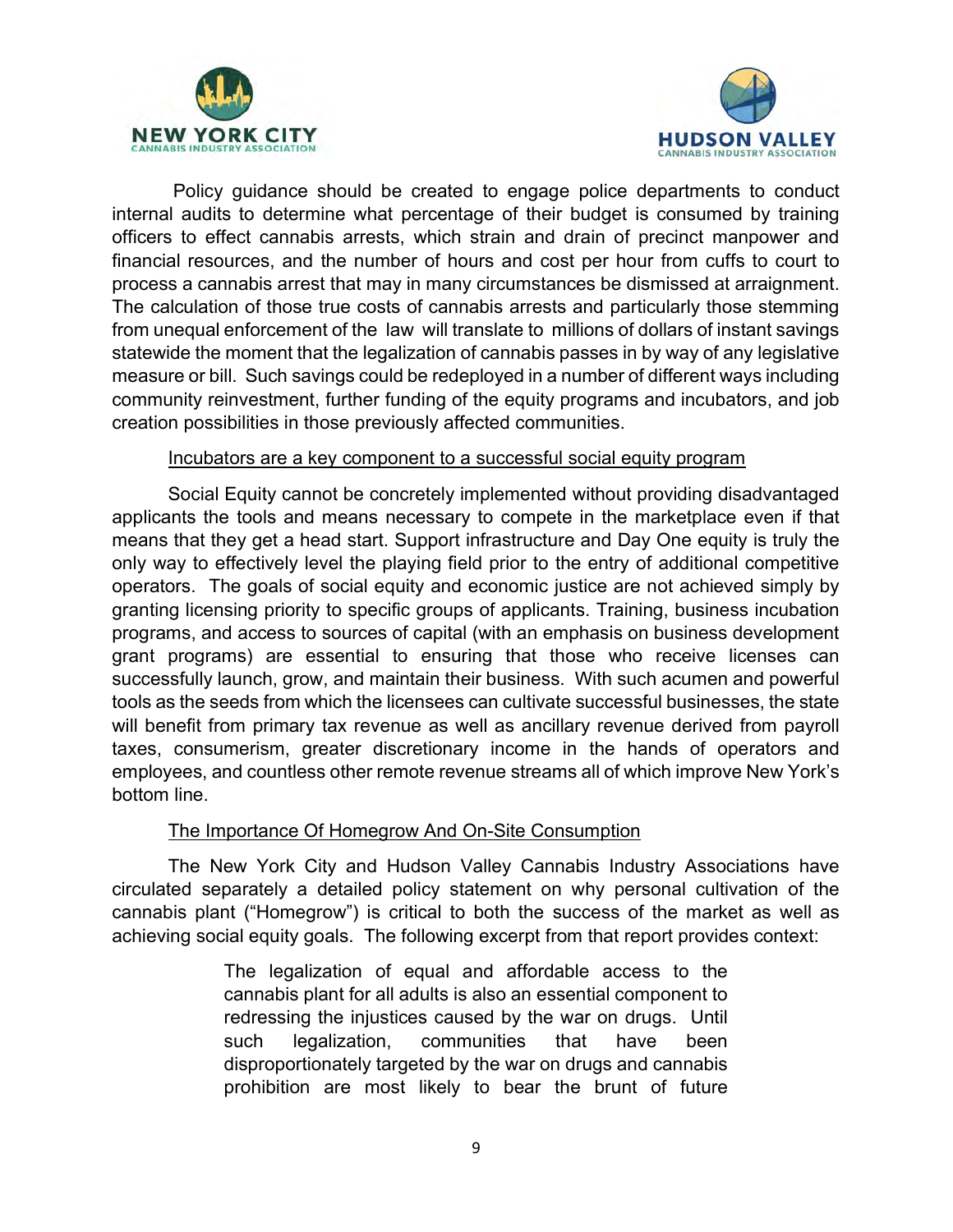



enforcement of a ban on Personal Cultivation. In order to have an equitable program, New Yorkers should have the right to cultivate cannabis plants in homes, apartments, condos and cooperatives, without fear of criminal prosecution.

Advocates of the [MRTA], the State Legislature's adult use legalization plan, and the Governor's CRTA adult use proposal in the budget, recognize that equity at the inception of any legalization measure is the foundation of an inclusive cannabis industry. To achieve this goal, they must appreciate that equity cannot be achieved without equal and affordable access to the plant. Both the MRTA and the CRTA must be improved in this regard. The CRTA has no provision allowing for Personal Cultivation. The MRTA's allowance of six plants grown solely by Medical Marijuana patients and/or their caregivers is insufficient to ensure that all people can have access to the plant.

Additionally, neither proposal provides protection for New Yorkers living in NYCHA and/or HUD Housing who want to engage in Personal Cultivation either for medical or adult use purposes. The Legislature and Governor should work together to pass equitable regulations allowing all citizens to grow a limited number of cannabis plants at their own homes, apartments, condos, and cooperatives.

Also critical is not just allowing for the ability to grow (just as people can legally brew beer at home, which does not result in adverse impacts on the beer market or other societal ills), but to allow for places where on-site consumption is permitted. In many instances, renters and people living in regulated and subsidized housing may be prohibited from consuming the plant at home due to anti-smoking restrictions and state and federal clean air laws. Communities have legitimate interests in regulating the time, place and manner of cannabis consumption, but that cannot translate to restricting cannabis use to purely private residences rather than group or publicly rented housing because that will result in exactly the disproportionate impacts that social equity policy is intended to redress.

Another means to address those impacts beyond allowing for on-site consumption places is to amend existing regulations to allow for greater flexibility. Senator Kaplan has proposed a bill that protects tenants of New York City Housing Authority and Housing and Urban Development, who are medical cannabis patients, from eviction. The NYCCIA and HVCIA encourage measures like Senator Kaplan's that place all cannabis consumers on